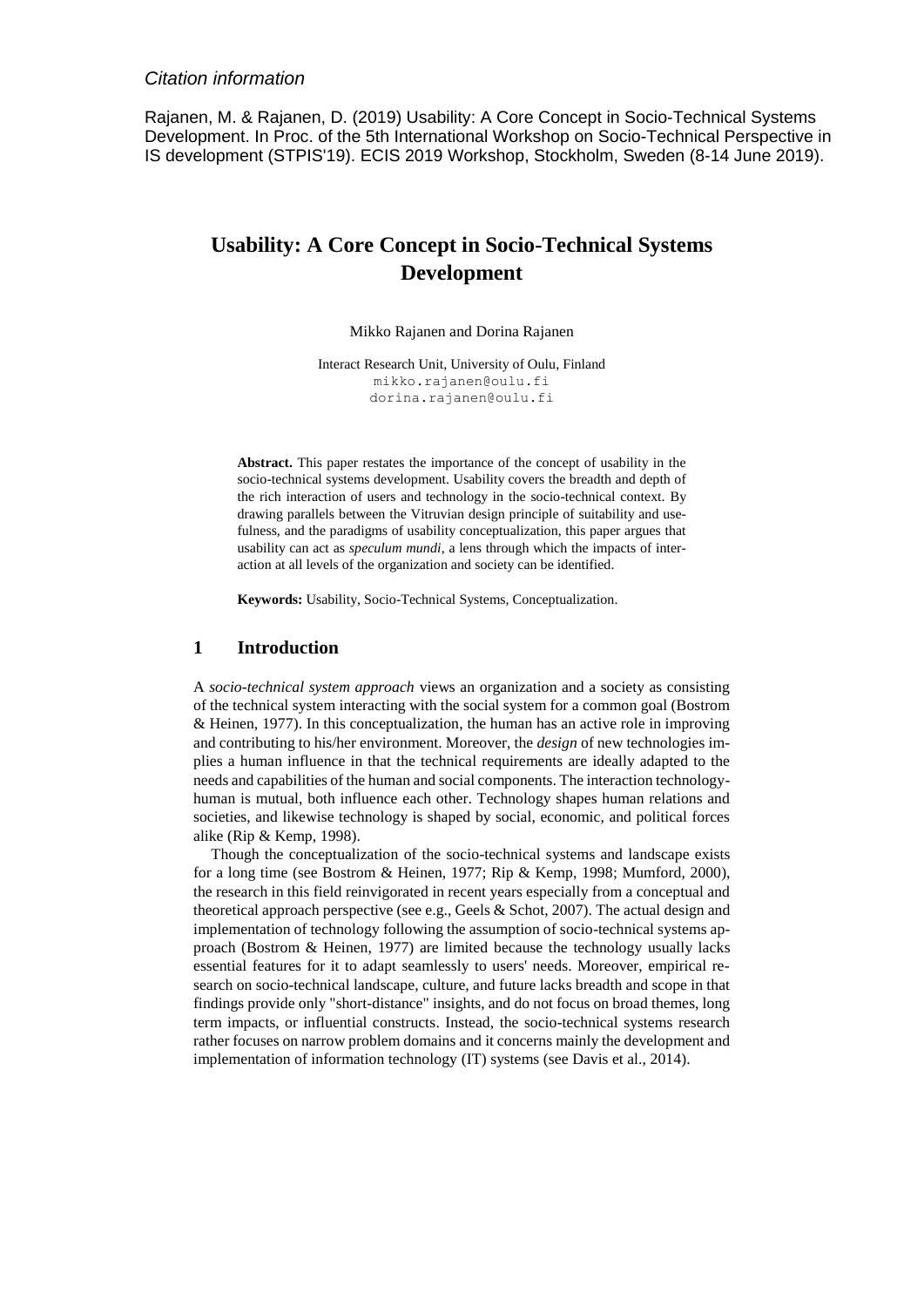With the advancement of artificial intelligence and emerging technologies that are capable to learn about their environment including the users, there are hopes and promises that the existing limitations of technology disappear as technology becomes capable of adapting to users' contexts, needs, and values. However, new challenges appear for the *system designers* such as ethical concerns, uncertainties of users' acceptance and impacts, new needs and requirements for services, products and systems, as well as challenges to ensure the technology is part of the solution to the global challenges and not part of the problem (see Rip & Kemp, 1998). In this context, the *usability* work is crucial to ensure that the new services, products, and systems indeed meet the users' needs and expectations, while the usability construct has the role of an influential construct throughout the system life-cycle and has an established history.

In this position paper, we restate the importance of the usability concept in the sociotechnical systems (STS) development approach. Usability is or should be a fundamental concept for professionals designing the systems of the future, for users as active participants in the co-creation process as well as consumers with needs, expectations, feelings and cognitive appraisals vis à vis a service, product, or system, and academics as active or passive observers of the social-technical systems life cycle. All these stakeholders need a common language and shared understanding to make sense of, contribute to, and engage in the life-cycle of and discourse about social-technical systems. Figure 1 illustrates the underlying assumption of the role of social-technical systems' usability in impacting the organization or society at large. Usability concept as *speculum mundi* or as an analysis lens can capture impacts at all levels in the organization and society (group, individual, technical, environmental, and financial).



**Fig. 1.** Social-technical systems (geometrical shapes in the picture) influence organization at all levels: group, individual, technical, environmental, and financial through usability.

We believe that usability is a concept that can provide the breadth and depth to cover essential attributes of social-technical systems in such a way that all stakeholders involved in a system, service, or product life-cycle can employ. However, we also embrace the view that usability is like a living entity which adapts to its ecosystem; thus, the concept evolves in time to capture and hold new attributes and meanings (see e.g.,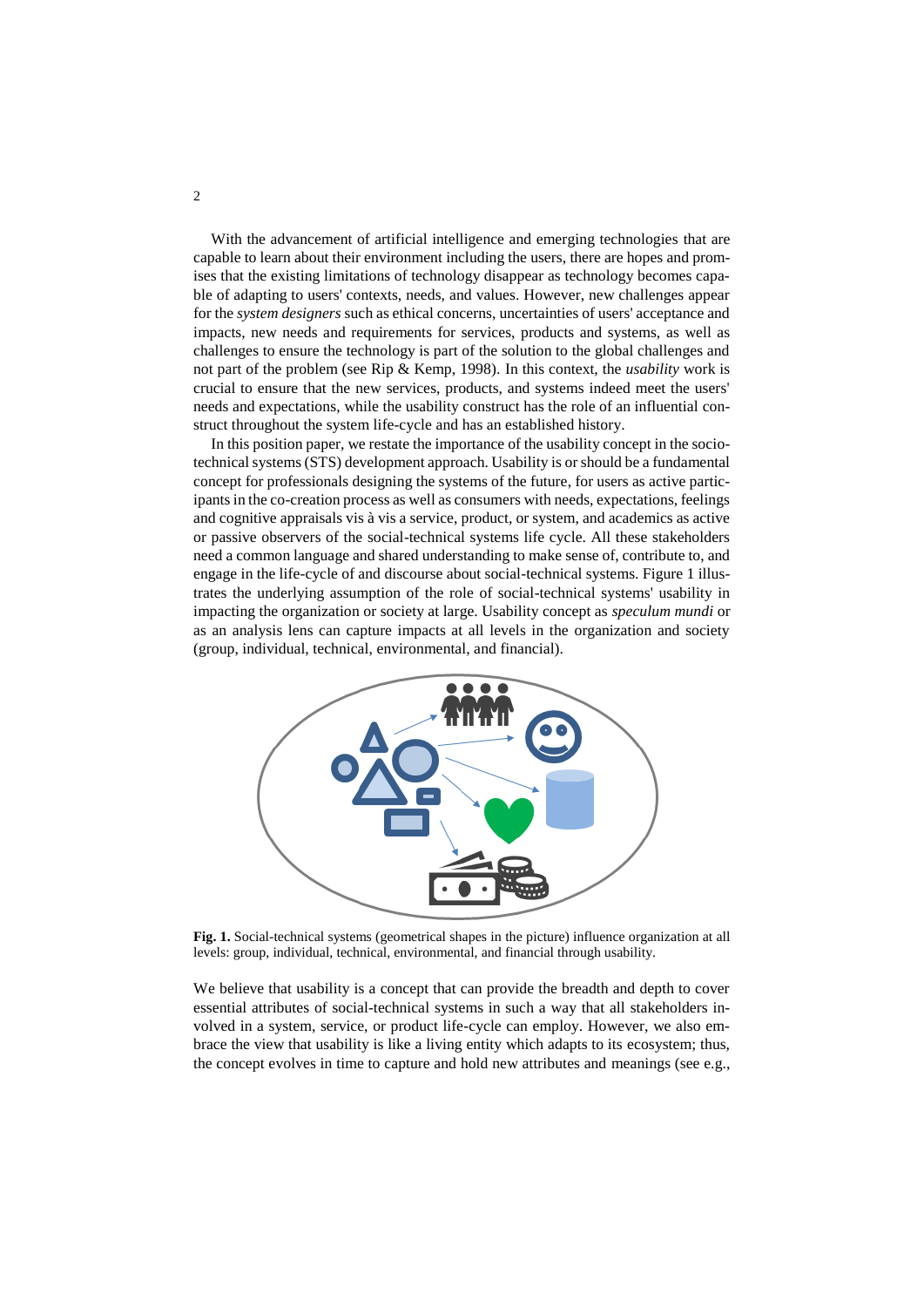Hertzum, 2010; Rajanen et al., 2017). A brief description of the usability construct and various paradigms of usability research are presented in section 2. In section 3, we position usability at the core of the STS development, and we employ the usability as lens to analyse the STS landscape by highlighting the impacts usability generates at all levels of an organization and society (group, individual, technical, environmental, and financial). The paper ends with discussion and conclusions.

# **2 Usability construct**

Usability emerged in 1980s and 1990s as a quality concept in the human-computer interaction (HCI) community to characterize visual displays and interactive systems from the perspective of users (Bevan et al., 2015). The concept was intended to capture the attributes of interactive software products that would make them usable and that can be incorporated in design and further evaluated (Bevan et al., 2015). This user perspective was incorporated in design standards (i.e., ISO 9241-11; ISO 9241-210) and further in software quality standards (i.e., ISO 9126). Usability is currently defined in the ISO standard of human-centred design as being "*the extent to which a product, system, or service can be used by specified users to achieve specified goals with effectiveness, efficiency and satisfaction in a specified context of use*" (ISO 9241-210). The roots of usability and the recognition of the needs of the users in system design can be traced back to Vitruvius in 1st century BC, who introduced the principle of *utilitas* (suitability and usefulness for the intended user; Pollio, 1960) as one of his three core principles in architectural design. The other two principles, *firmitas* and *venustas* (i.e., durability and beauty, respectively) are also influential concepts in usability and system design.

One of the early paradigms in the usability research conceptualized usability as a *property of the software* or system itself, and the research focused on finding and documenting these usability properties, so that they could be taken into account in the design of the system (c.f. Grudin, 1991; Ohnemus, 1996). Technology-centred usability guidelines and inspection methods, such as heuristic evaluation and the Fitt's law, originate from this view of usability as property or innate feature of the technology. In this paradigm, bad usability is resulted when the design of the system does not follow the universal best design practices. As a Vitruvian example, a designer of staircase would make sure that all the steps are level and have equal dimensions.

At the same time, another paradigm conceptualized usability as studying and documenting the physical and cognitive *characteristic of the users* and taking them into account in the design of the system. Cognition-based usability guidelines, such as design of graphical user interface elements, originated mostly from this ergonomics paradigm (see Bevan et al., 2015). Here, the bad usability is caused by not taking into account the universal characteristics of the users in the design of the system. To continue the aforementioned example, our staircase designer would make sure that the staircase and the individual steps do not raise so steeply or shallowly that it would make climbing the staircase difficult for the user.

A third, later paradigm conceptualized usability as characterizing the *interaction* between a particular user and a particular system in a particular context of use (i.e., quality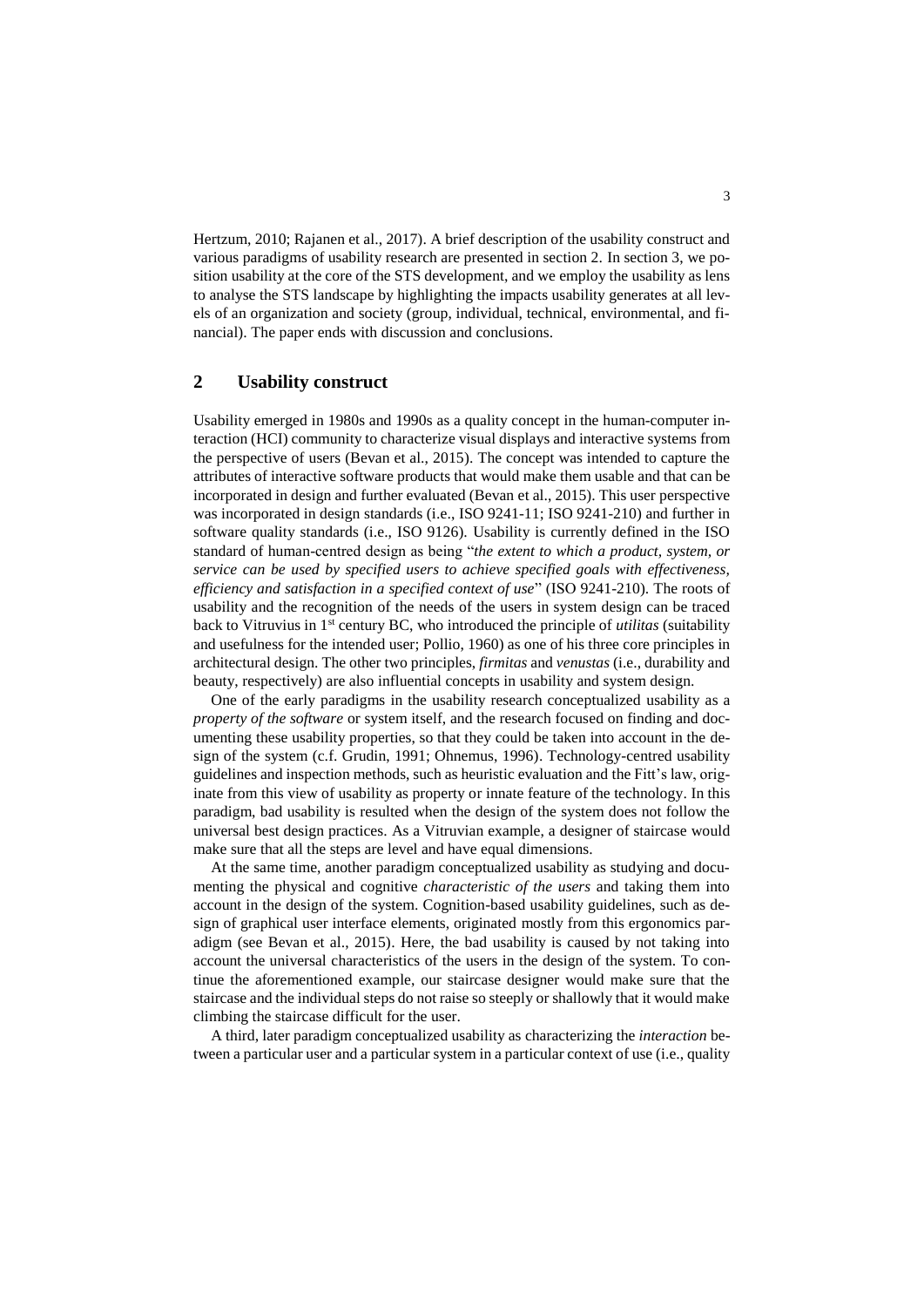in use). In this paradigm, the usability is incorporated in the rich interaction between the user and the technology, each interaction being unique in such way that no universal best design guidelines can be made (c.f. Rogers et al., 2011; Rosson & Carroll, 2002). User-based usability evaluation methods, such as usability testing, originate from this paradigm. Our staircase designer would make sure that there is enough lighting and that the material of the stairs is non-slippery if the staircase is located outdoors, and that there should be a handrail and wheelchair ramp to assist the whole diversity of users.

# **3 Usability in the core of STS development**

The socio-technical landscape, understood as the interaction between humans and technology in a broad scale in the organizational and societal levels, represents the conditions of solving both small local problems on individual and group level, and emerging global scale problems such as the climate change. Technology should be shaped in such a way as to provide solutions to existing problems and to enhance the capabilities of the humans to solve these problems and challenges, taking into account the rich interaction between humans and technology. The design of STS should take into account all three paradigms of usability, namely usability as a *property of technology*, usability as taking into account the physical and cognitive *characteristics of the users*, and the rich *interaction* between both users and technology. However, the main focus should be on the human-technology interaction as, at this level, both human (social) and technical systems meet and work for a common goal. At the same time, humans in organizational and societal levels should be active participants in designing and developing technology as a response to their needs and adapting the technology to the human characteristics. This is an assumption which is in the core of the Scandinavian tradition of developing IT systems (Bansler, 1998; Bjerknes & Bratteteig, 1995; Iivari & Lyytinen, 1999).

In the following, we show how usability can act as a lens of socio-technical systems landscape (*speculum mundi*) by highlighting the impacts it generates at different levels of an organization and society.

### **3.1 Individual impact**

Usability has an impact at the individual level of STS (i.e., on users) by enabling the concept of *utilitas* in that the design is useful and suitable for the intended users. Furthermore, better usability makes the users more effective, increases the overall performance of the users, reduces errors, helps to avoid frustration and stress due to poor working conditions and tools (i.e., effectiveness, efficiency, and satisfaction of the users). This impact is best understood, encapsulated, and analysed in the *interaction* between the individual and the technology, as the properties and features of technology and the physical and cognitive characteristics of humans in general do not address the needs and expectations of a particular individual in a particular context.

#### **3.2 Group impact**

The use of technology enables groups of users to work towards a common goal through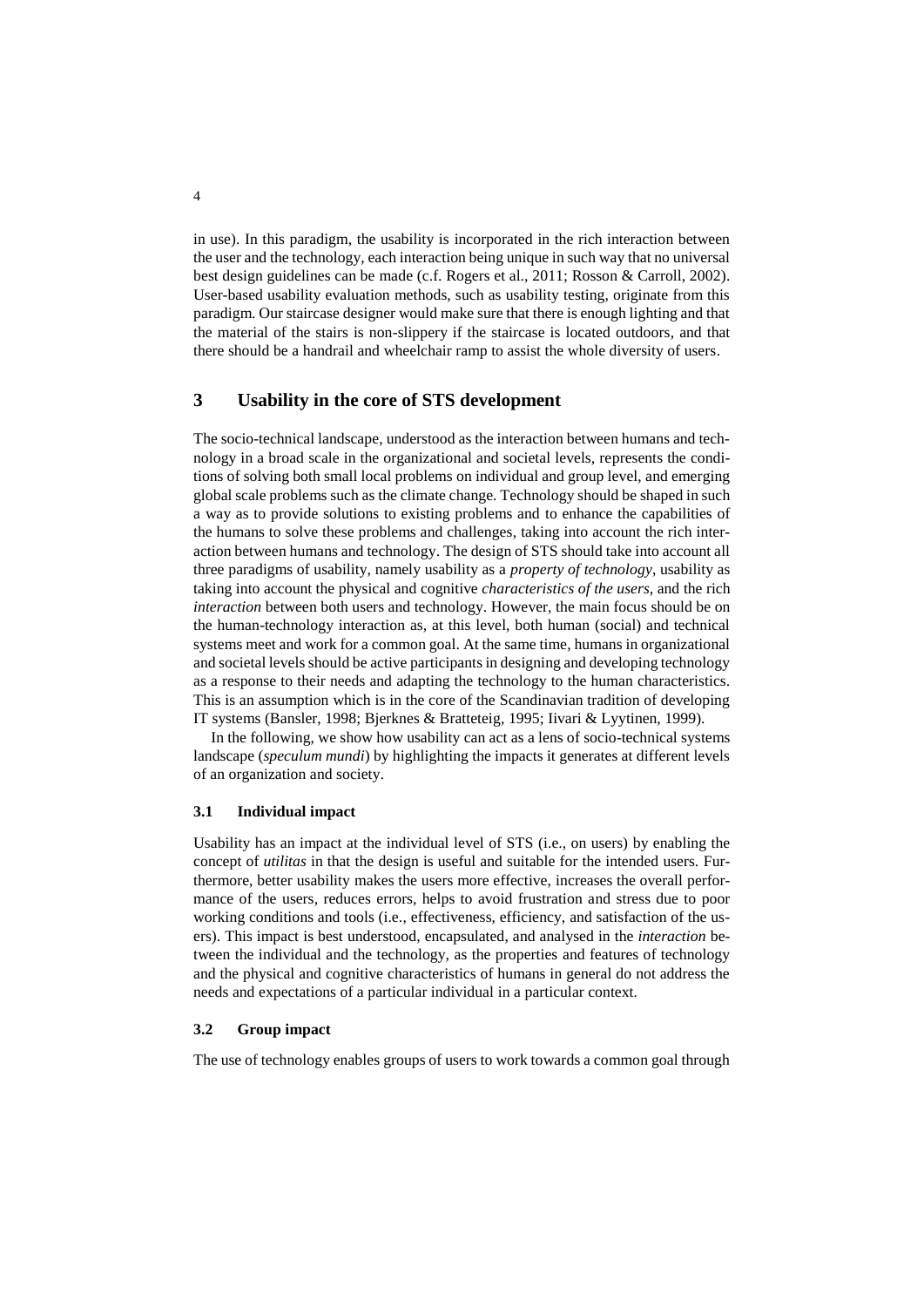technical means. Here the usability enables the concept of *utilitas* by making the sociotechnical system suitable and useful for groups of people to work together, to communicate, to share a common goal or to be parts of a larger work process. As at the individual level, the impact of usability at group level is best understood through user-user and user-technology *interactions*.

#### **3.3 Technological impact**

Better usability has an impact at the technology level by reducing the developmental failures and consequently the need for necessary changes when the technology does not meet the requirements and characteristics of the users. Therefore, the technology and socio-technical system need only to be improved, developed, and replaced when the user, organizational, and societal requirements change. This impact concerns properties and features of the technology or technical system as a result of the STS design, therefore the impact of usability at the technological level is ensured and observed as *property* of the technology, taking into account the *users' characteristics* including needs and requirements, as well as the *interaction* between users and technology. Designing with technological impact in mind enables the principles of *utilitas* and *firmitas* as the technology should be both useful and reliable.

#### **3.4 Environmental impact**

Better usability can have environmental impacts through minimizing the amount of materials required for software or service enabled printing and manufacturing of products, as well as minimizing the amount of the excess waste, the hazardous waste, and the energy. This impact concerns not only the technology itself, but the way users, groups, organizations and society at large use the technology, therefore the environmental impact of usability is best analyzed both as a *property* of the technology itself and as the *interaction* between the users and the technology. A design and product that is useful to a user, business or society has a long life-cycle, which has a positive impact on the environment through minimizing waste, thus the usability principle *utilitas* is enabled. Furthermore, the design that is built to last both in design, material, and constructional sense enables the *firmitas* principle.

#### **3.5 Financial impact**

Usability has been recognized in literature as a crucial factor for the success of interactive systems and products for both vendor organizations, customer organizations and individual users in many different contexts of use (Maguire, 2001). The following are some of the benefits with financial implications that have been identified for users and vendors: increased user productivity, reduced user errors, reduced user learning effort, reduced service and support, increased acceptance, and increased reputation (see Maguire, 2001; and Rajanen & Rajanen, 2017). These benefits are enabled through the concept of *utilitas* that ensures that the user's and organizational goals are fulfilled and therefore generate economic value. Furthermore, better usability has financial impact through minimizing the required work, the material resources and the amount of waste.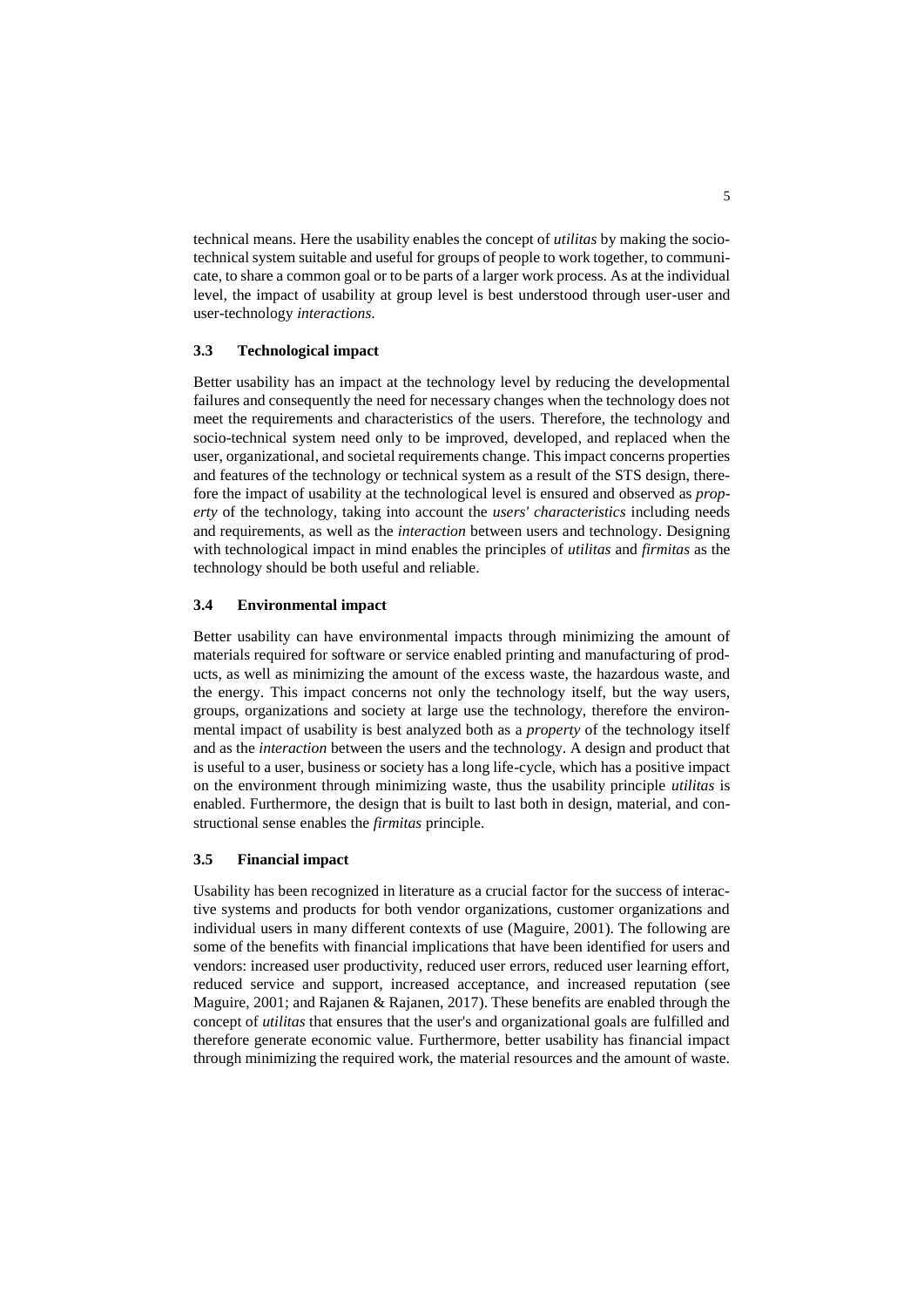The financial impact of usability can thus be ensured and observed as *property* of the technology, physical and cognitive *characteristics* of the user, and *interaction* between the users and the technology.

## **4 Discussion**

In this paper, usability was conceptualized through the principles of Vitruvian architectural design: *utilitas*, *firmitas,* and *venustas* (see Pollio, 1960). We showed how usability of the socio-technical systems can impact organizations and society at individual (user), group, technical, environmental, and financial levels. We argue that usability can be employed as *speculum mundi* or mirror of the world; **the degree of usability of**  the various socio-technical systems that exist in the world reflects the advancement **of technology, socio-technical systems, organizations, society at large, and environmental responsibility**. This proposition is especially relevant in the perspective of new technological breakthroughs that are looming at the horizon. Artificial intelligence, internet of things, and new generations of communication technologies represent both the promise and challenges of designing socio-technical systems in line with their original philosophy that social and technical systems should optimally adapt to each other (see Bostrom & Heinen, 1977). Moreover, at the core of the STS philosophy lies the principle that "design is systemic" (Clegg, 2000, p. 465), meaning that one component in the system affects other components or the whole system (Davis et al., 2014).

Many authors have linked the HCI approach to the STS approach from various perspectives such as ergonomics and human factors (e.g., Carayon, 2006). Whitworth (2009) classifies the STS requirements into four categories based on different components of STS: hardware, software, human-computer interaction, and organization. Thus, introducing *usability thinking* into the STS development approach is not new and it builds upon the user-centred design approach which is a specific system development approach in HCI (see e.g., Rajanen & Rajanen, 2017). The contribution of this paper is to restate the importance of the concept of usability, and for this we referred to the classical principles of architectural design as providing an everlasting foundation for STS design. Especially *utilitas* and *firmitas* were found to be relevant, while the impact of *venustas* (beauty) remains to be demonstrated empirically (see Tuch et al., 2012).

Present empirical research on STS has often a too narrow and short-distance focus. Davis et al. (2014) proposes that to advance this field, exemplar studies demonstrating the value of STS are needed. For example, Cassano-Piché et al. (2006) used the risk management framework for complex socio-technical systems by Rasmussen (1997) in a long-term multimethod empirical study in order to have a holistic understanding of how small accidents and mistakes in food production propagated over time into a nationwide epidemic. Furthermore, AlSabbagh and Kowalski (2012, 2015) utilized in their work the socio-technical framework on IT security threats by Kowalski (1994) in their exploratory and design science studies on developing a social security metrics for modelling the individual security culture and software supply chain security with a holistic view of a socio-technical system and its interactions.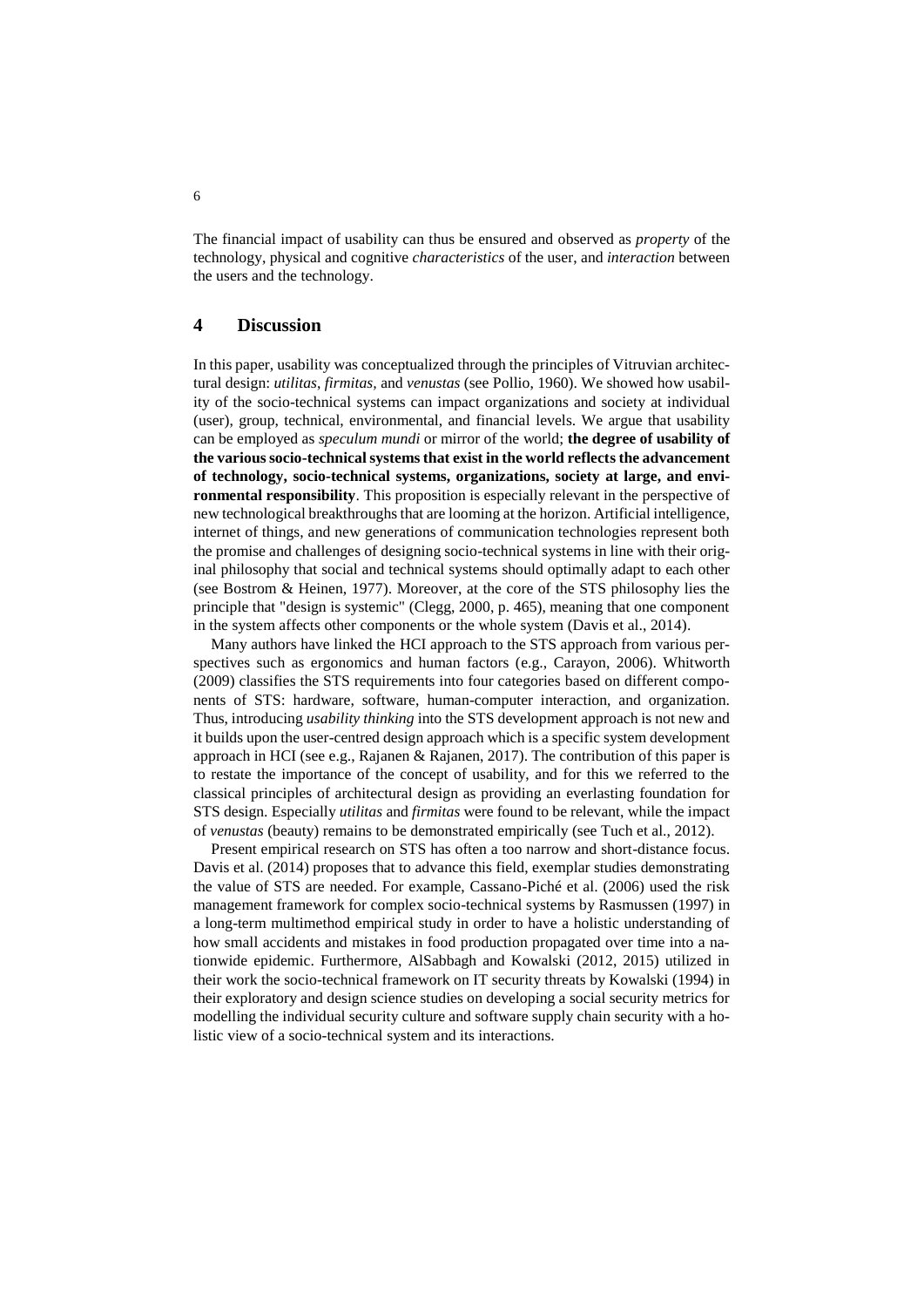However, to demonstrate the value of STS, usability can act as *speculum mundi* or analysis lens that reflects the empirical developments of STS through these classic principles of *utilitas*, *firmitas*, and *venustas*. If we compare our concept with the other concepts which have been used to analyse or design STS, we can identify both commonalities and empirical evidence. For example, the original idea of STS development shares commonalities with our concept, as the optimization of the social and technical parts and its impact fit under the individual, group, and technological impacts in our concept. As a second example, the augmented STS matrix, which was verified, abstracted, and adapted by Bider (2017) and Bider and Klyukina (2018), presents four socio-technical quadrants of people, social structure, tasks, and technology, which also fit under the individual, group, and technological impacts in our concept. Our concept further expands these previous concepts by introducing the environmental and financial impacts.

### **5 Conclusions**

In this position paper, we presented the concept of usability as *speculum mundi*, mirror of the world, or the lens through which the rich interaction between socio-technical systems and the levels of individual user, organizations, and society can be encapsulated and analysed. We argue that usability as a concept and development method should be in the core of the STS development to ensure that the systems adapt seamlessly to the needs of the individual users, groups of users, technological requirements, environmental concerns, and financial considerations. We hope that this position paper will further invigorate the discussion and research of the role of usability as the core concept in STS development.

**Acknowledgements:** This research was possible thanks to a postdoctoral research grant from Jenny and Antti Wihuri Foundation to whom we are grateful.

# **References**

- AlSabbagh, B., & Kowalski, S. (2012). Developing social metrics for security modeling the security culture of IT workers individuals (case study). In *Communications, Computers and Applications (MIC-CCA), 2012 Mosharaka International Conference* on (112-118). IEEE.
- AlSabbagh, B., & Kowalski, S. (2015). A socio-technical framework for threat modeling a software supply chain. *IEEE Security & Privacy*, 13(4), 30-39.
- Bansler, J. P. (1989). Systems development research in Scandinavia: Three theoretical schools. *Scandinavian J. Inf. Systems*, 1(1), 1.
- Bevan, N., Carter, J., Harker, S. (2015). ISO 9241-11 revised: What have we learnt about usability since 1998?. In *Int'l Conf. on Human-Computer Interaction* (143-151). Springer.
- Bider, I. (2017). Is People-Structure-Tasks-Technology matrix outdated? In: *Proc. of the 3rd International Workshop on Socio-Technical Perspective in IS Development.* CEUR Workshop Proceedings, Vol. 1854 (90-97), CEUR-WS.org.
- Bider, I., Klyukina, V. A. (2018). Using a socio-technical systems approach for a sales process improvement. In: *Proc. of 2018 IEEE 22nd International Enterprise Distributed Object Computing Workshops EDOCW 2018*, IEEE Computer Society.